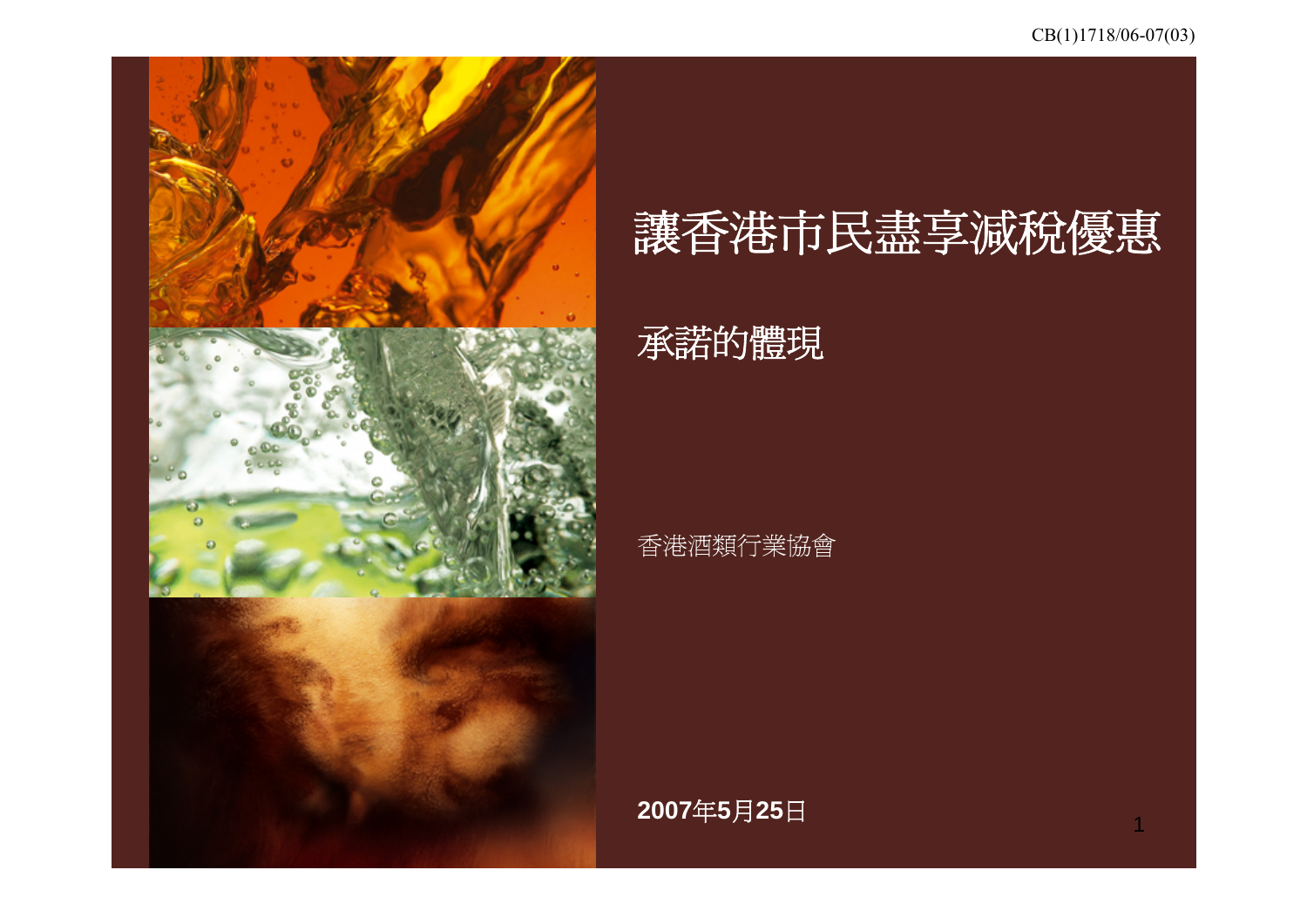

## 背景 2006 / 2007年度財政預算案

- $\geq$  在**2007**年**2**月**28**日**,** 政府宣佈將從價**(***ad valorem)*葡萄酒稅由**80%**減至 **40%**
	- $\geq$ 酒類行業協會歡迎財政司長的決定
	- $\geq$ 我們認為這是為稅制的改革邁出重要的第一步

#### >酒類行業協會深信減稅為香港帶來莫大的裨益

- $\geq$ 消費者: 不應再選擇檔次較低的酒品
- > 經濟: 增加多個行業的競爭力
- > 政府: 就長遠而言, 稅收將會增加
- >在2006年12月19日, 協會作出以下承諾:

## 酒類行業協會承諾將減稅的得益全數回饋消費者

>協會依然遵守以上承諾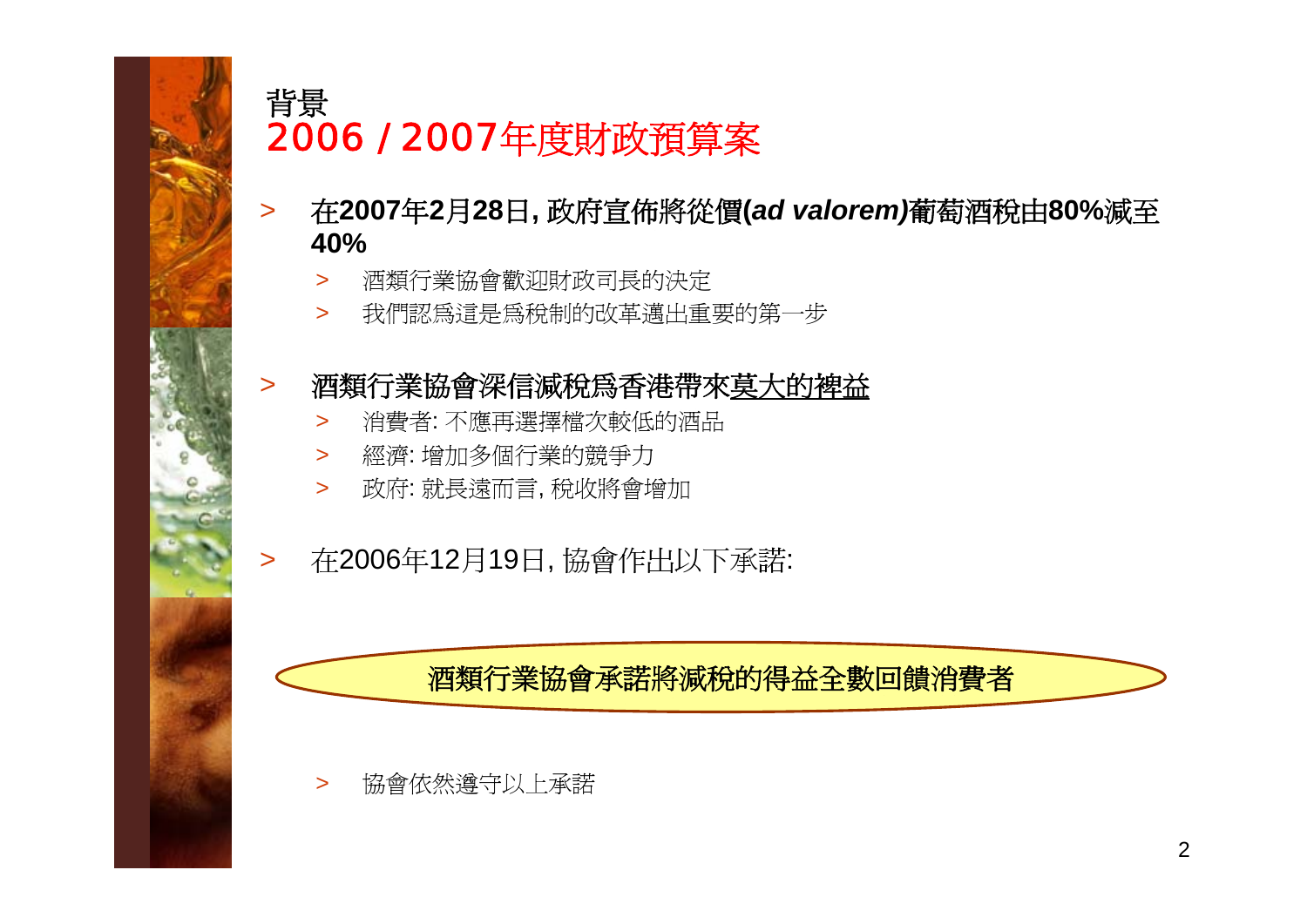

# 將減稅得益回饋消費者 協會所採取的行動

## > **2007**年**3**月**:** 向同業發出信件

- > 在財政預算案公佈之後,協會向同業發出信件
- > 在信中,協會列明所建議減稅後葡萄酒品的價格

## > **2007**年**4**月**:** 新的價格生效

- > 協會成員及絕大部分的供應商所提供的新價格都能夠在2007年4月1日生效
- > 葡萄酒品已經以減稅後的價格出售

#### $\geq$ 仍然進行的工作

- > 主動和業界商討落實減價
- > 經常監察和檢視價格
- > 酒類行業協會抱持開放的態度,並願意和各相關團體探討有關課題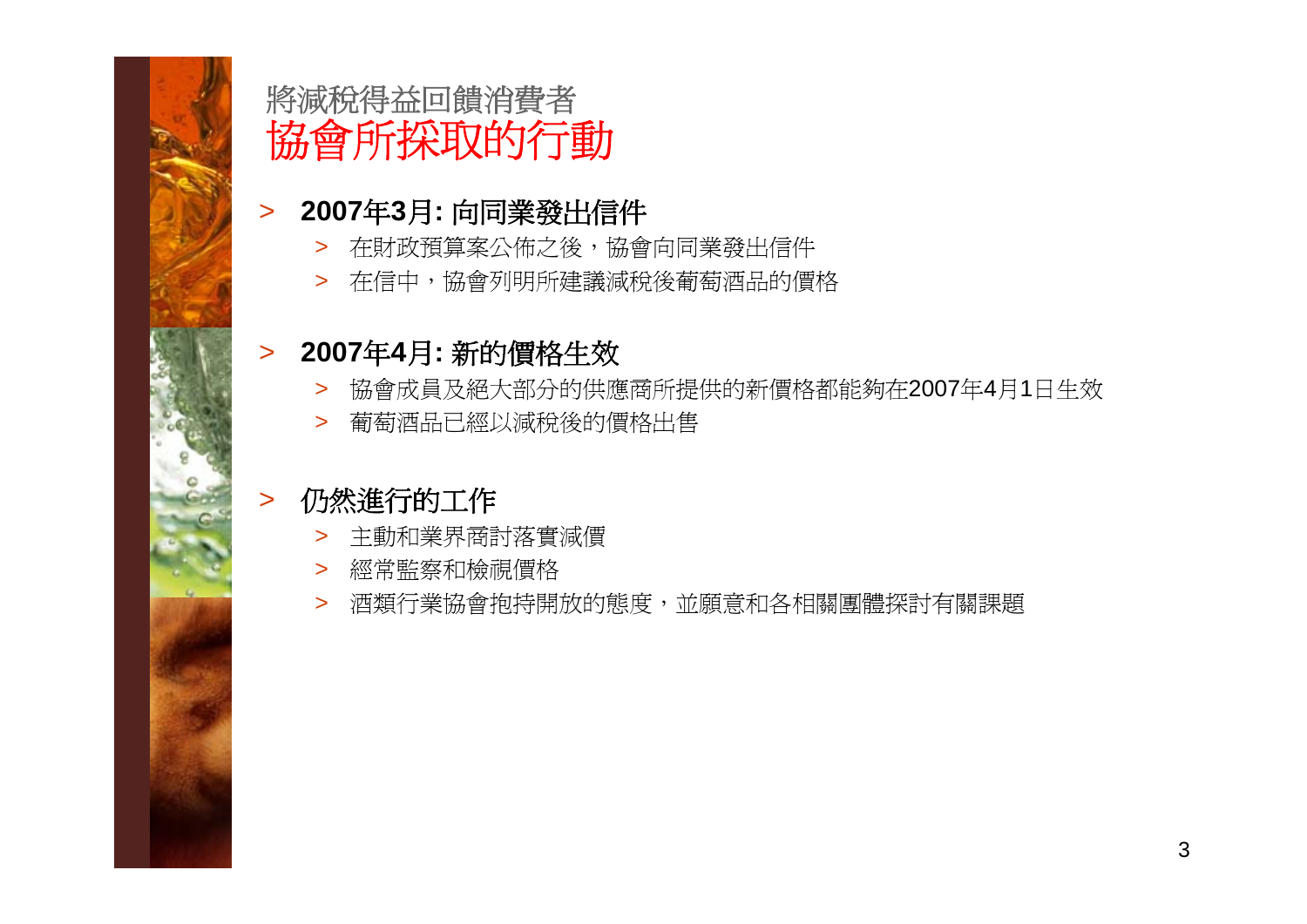

## 將減稅得益回饋消費者 減價的証明

國際葡萄酒及烈酒市調顧問公司的資料顯示,**90**多個品牌的價格平 均減幅接近**15%**

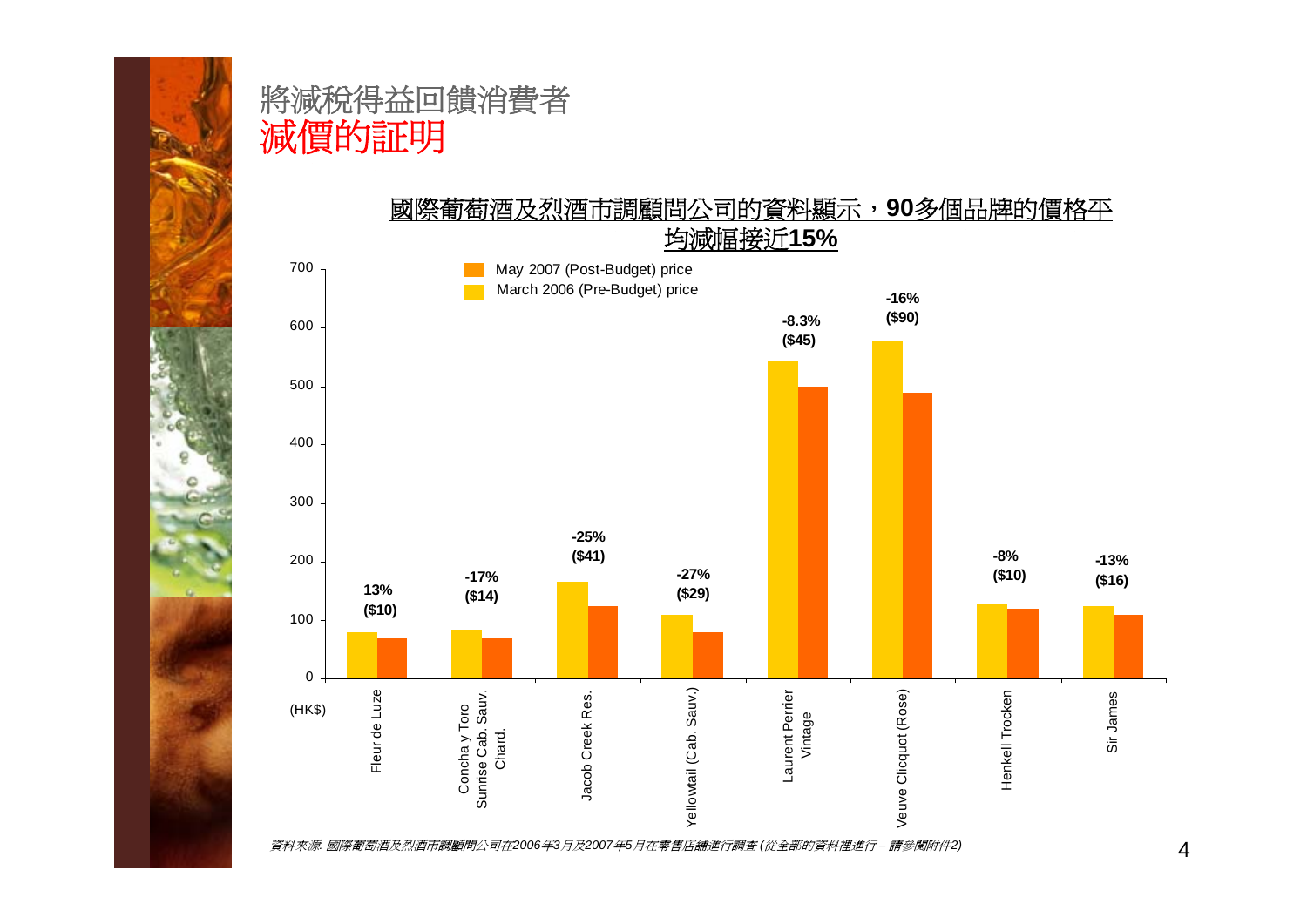

# 將減稅得益回饋消費者 實例闡釋 : 品牌 <sup>X</sup>

| <b>Brand x</b>           | Price/bottle <sup>1</sup> |                |  |  |
|--------------------------|---------------------------|----------------|--|--|
|                          | March 2006 (80%)          | May 2007 (40%) |  |  |
| - Ex-producer costs      | <b>HK\$21</b>             | <b>HK\$21</b>  |  |  |
| - Duties                 | <b>HK\$17</b>             | <b>HK\$8</b>   |  |  |
| Landed cost in Hong Kong | <b>HK\$38</b>             | <b>HK\$29</b>  |  |  |

| <b>Retail price</b> | <b>HK\$75</b> | <b>HK\$58</b> |
|---------------------|---------------|---------------|
| Percentage change   |               | $-23%$        |

資料來源*:* 國際葡萄酒及烈酒市調顧問公司在*2006*年*3*月及*2007*年*5*月在零售店舖進行調查 附錄*1:* 大約接近港元

> 稅項為一個固定成本,還有其他可變的成本,如供應與需求、人工、匯率浮動 Æ這些因素會令減價出現變數

> 公眾似乎不明白,以為稅率減50%會令價格也順應下調50%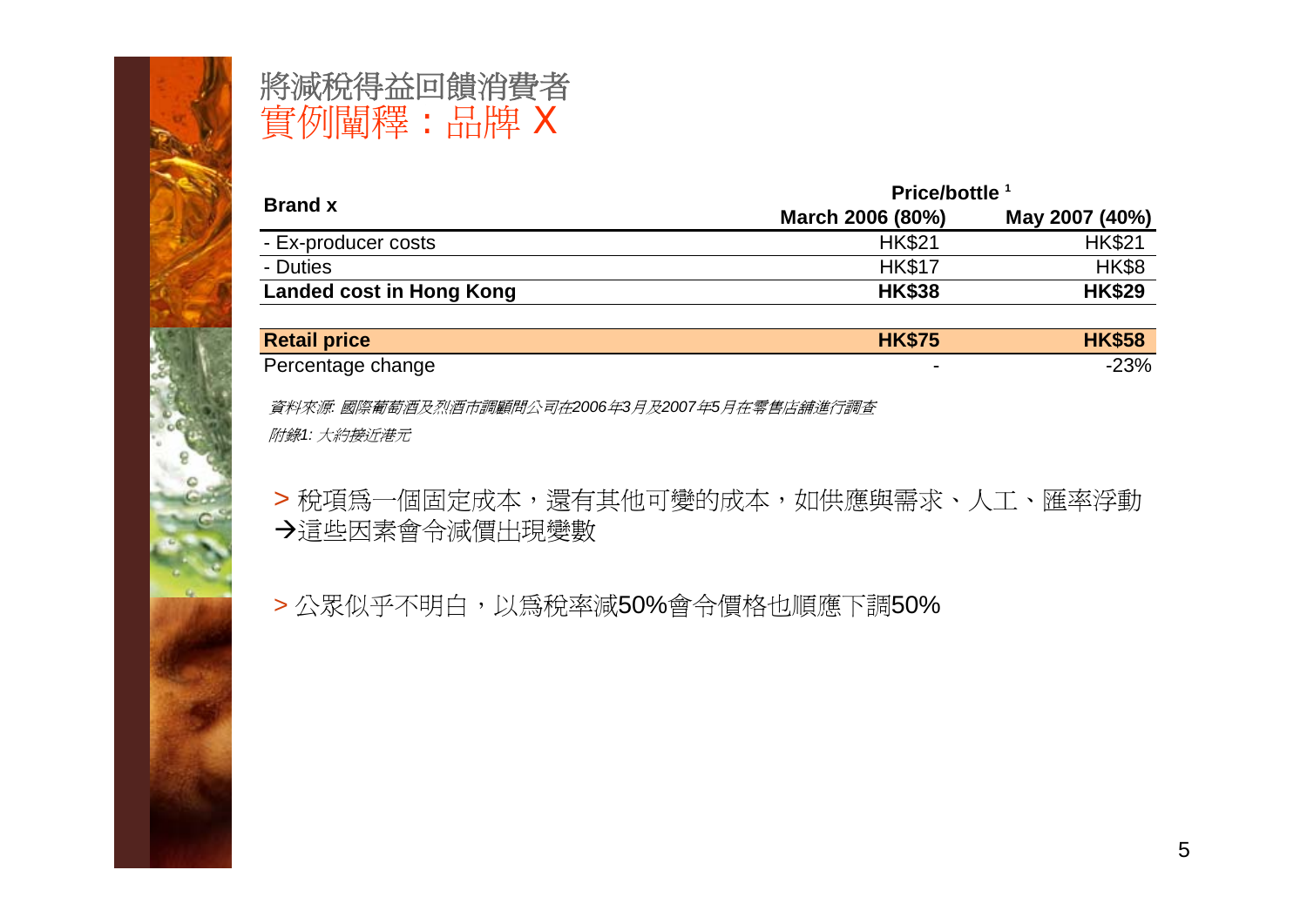

## 將減稅得益回饋消費者 零售消費

## 零售消費

- > 連鎖超市及小型零售商都 將減稅得益回饋消費者
- > 零售層面佔本地葡萄酒 市場約70%



葡萄酒供應鏈

來源*:* 太陽報*, 2007*年*3*月

- $\geq$  供應鏈很快就回應了新的稅率
	- > 供應鏈通常有3至4個月已徵稅的存貨
	- > 酒稅的收入估計達150萬港元 (稅率為80%)
	- > 葡萄酒商,尤其是小型入口商,批發商、食肆及酒吧營運商因此 面對相當的價格壓力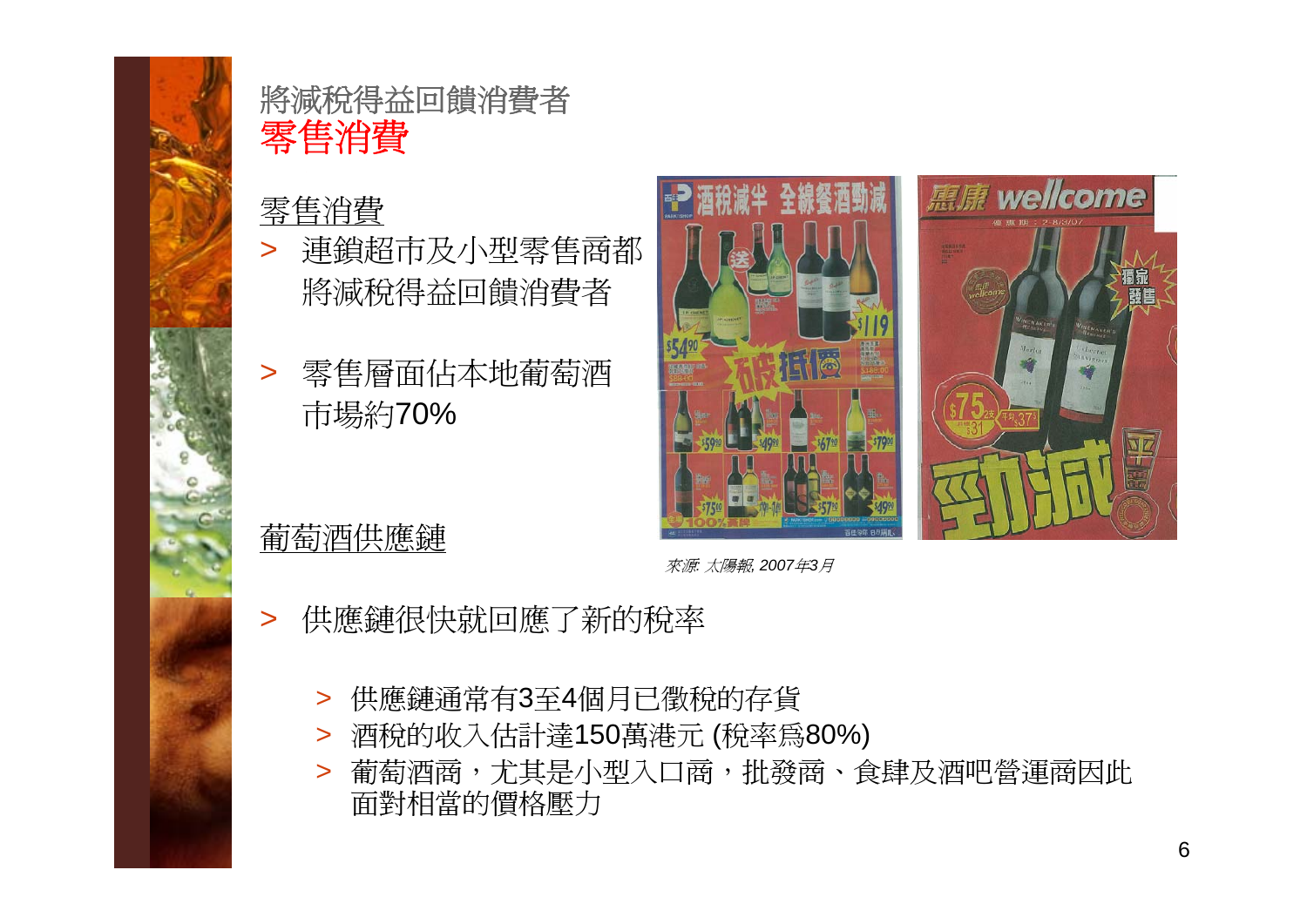

## 將減稅得益回饋消費者 食肆及酒吧

## 食肆及酒吧 (Out of Home Consumption)

- $\geq$ 食肆及酒吧,行內稱為Out of home consumption,佔本地市場約30%
- > 蘭桂芳集團是首批在減稅後將得益回饋消費者的商戶
	- > 蘭桂芳集團是香港其中一個大型食肆及酒吧連鎖集團
	- > 新的價格也於2007年3月4日生效
- ¾Aqua Group , 另一個大型食肆營運商, 也很快調低其下酒類飲品的價格 <sup>&</sup>gt;新的價格也於2007年4月1日生效
- > 酒類行業協會將繼續聯繫其他酒店、食肆及酒吧,確保減稅得益能夠回饋消費者 > 對食肆而言,餐牌的重印及價格調整需時

就長遠而言, 市場的力量一定能夠令零售價格下調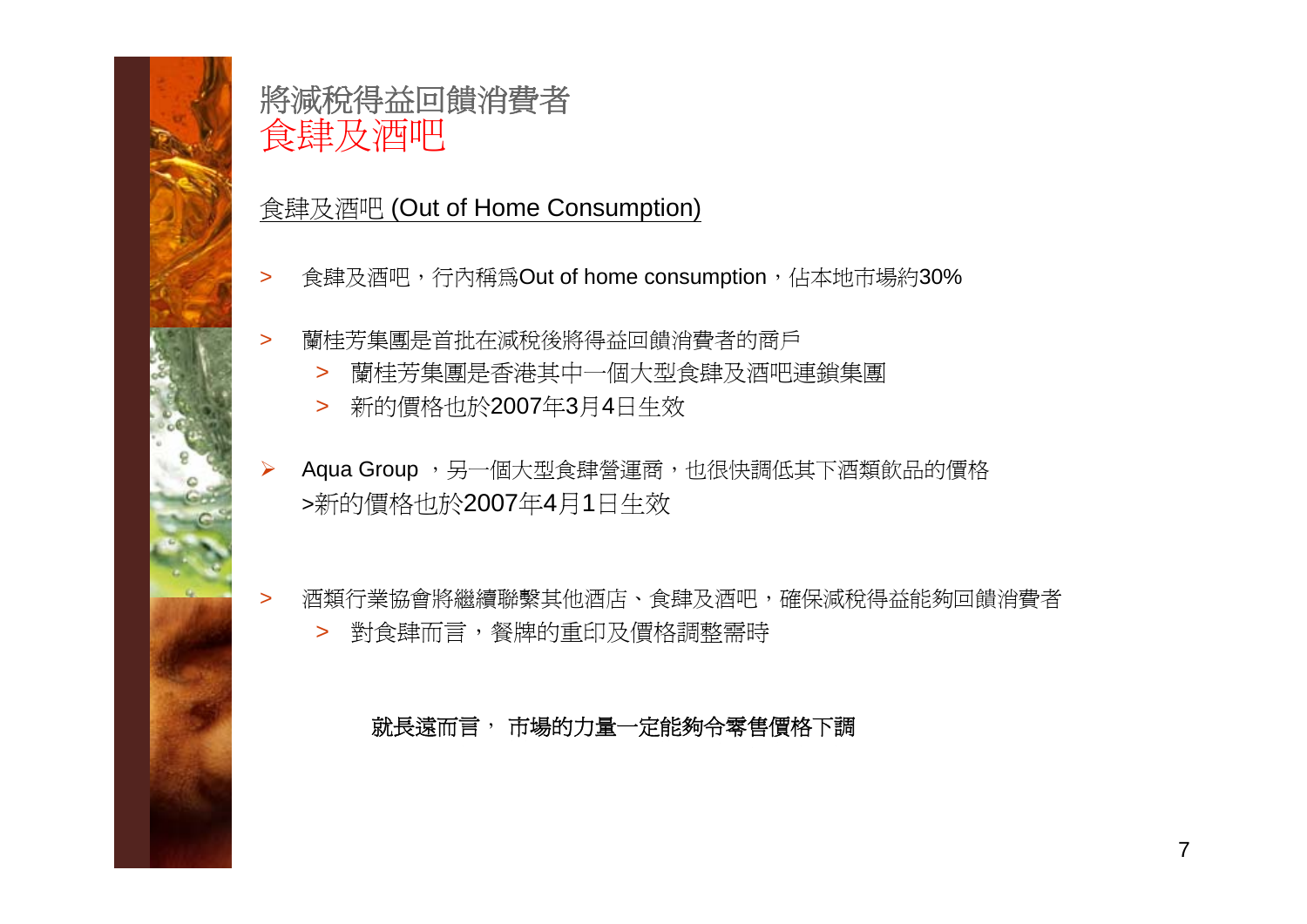

## 將減稅得益回饋消費者 關於酒類行業協會

#### > 關於酒類行業協會

- •酒類行業協會(HKWSIC) 代表香港的葡萄酒及烈酒生產商、分發商及批發商
- • 我們6個附屬成員包括捷成洋行、寶盛(香港)洋酒有限公司、保樂力加香港、 寶泰 貿易有限公司、浤豐洋酒有限公司、惠康超級市場(洋酒)
- • 此外,酒類行業協會也代表80個頂級葡萄酒及原酒品牌,及為香港食品、 飲料及雜 貨協會成員之一
- • 酒類行業協會會堅守將減稅得益回饋消費者的承諾,並盡力確保這個承諾得以貫徹 落實

hongkong<br>wine&spirits industry coalition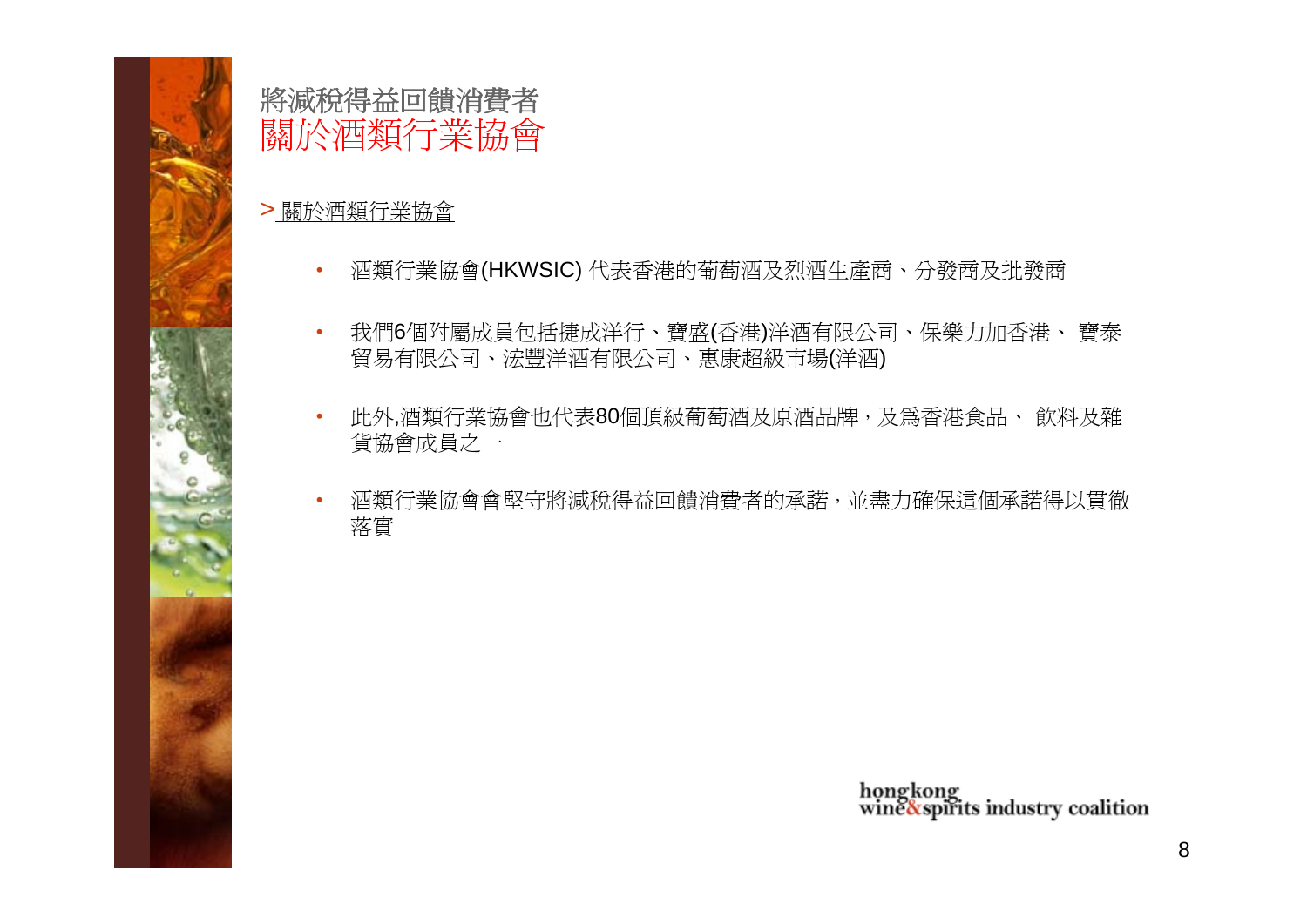

## 將減稅得益回饋消費者 附件(1)

#### 以下爲酒類行業協會在3月份向同業所發出的信件  $\geq$



Dear Valued Customer

**RE: TRADE PRICE ADJUSTMENT** 

We are delighted with the announcement from the Hong Kong Government to reduce the duty on wines from 80% to 40% with immediate affect.

**MAX**IUM

We are currently working on producing a new trade price list to reflect those reductions which will be launched on  $1^{\rm m}$  April 2007. While this work is being completed we are pleased to offer 8% off all wines listed on

Please note that this offer applies only to trade list prices and does not affect existing price agreements / supply contracts

We look forward to working with you on extending these savings to end consumers.

MAXXIUM HONG KONG LIMITED



Robert R. Temple Wine Dire

Maxxium Hong Kong Limited<br>20/F., Two Chinachem Exchange Square<br>338 King's Road, North Point, HK Tel: 2831 7206 Fax: 2576 3315

c.c.: WC/AN/JC/PW/SC/AL

#### **MHD** MOPT HENNESSY DIAGE

#### 9 March 2007

Dear Circle Ladons

**RE: NEW WINE & CHAMPAGNE PRICES** 

We were delighted to receive the news of the Hong Kong government's decision to reduce the tax rates on wine and alcoholic beverages with alcohol content below 30%, as announced in the 2007/2008 Budget.

We are very pleased to pass on the savings to you. The actual savings vary<br>between the different products. Please find attached our new price list,<br>effective from 1<sup>st</sup> April 2007.

These price reductions will be beneficial for your business and consumers in<br>Hong Kong. We'd like to thank you for your continuous support. Please do not<br>hesitate to contact us in case of any queries.



Managing Director BoWm

Encl

#### 警 Pernod Ricard Hong Kong

#### March 7, 2007

NEW TRADE PRICE AFTER ALCOHOLIC DUTY CHANGE

Pernod Ricard Hong Kong is delighted to advise that on February 28th<br>2007, the Government of the HKSAR announced the following<br>reduction in the Ad-Volerum duty rates: -

Wines / Champagnes from 80% to 40% Other types of Liquar under 30% of alcohol from 40% to 20%

As a consequence, Pernod Ricard Hong Kong, a member of the Hong<br>Kong Wine & Spirits Industry Coalition, is committed to fully pass on<br>these duty savings to our customers. Therefore, our new trade price list, reflecting these sovings to during the effective from 7th March 2007, and your<br>cocal soles representative will be in contact shortly to confirm the new prices with you directly.

However, it is also critical that we have your full support to pass on these reductions to your consumers, as it presents a wonderful opportunity to invigorate consumption and provide a boost to all those involved directly and indirectly in the industry.

The expected retail price reductions and subsequent consumer benefits will also allow us, in the future, to lobby the Government for<br>benefits will also allow us, in the future, to lobby the Government for

If you have any questions, then please do not hesitate to contact our relar remonsantative

We thank you in advance for your cooperation and look forward to a very promising year ahead.

Vouse singerature

NWHOM

Martin HOWEY Managing Director Pernod Ricard Hong Kong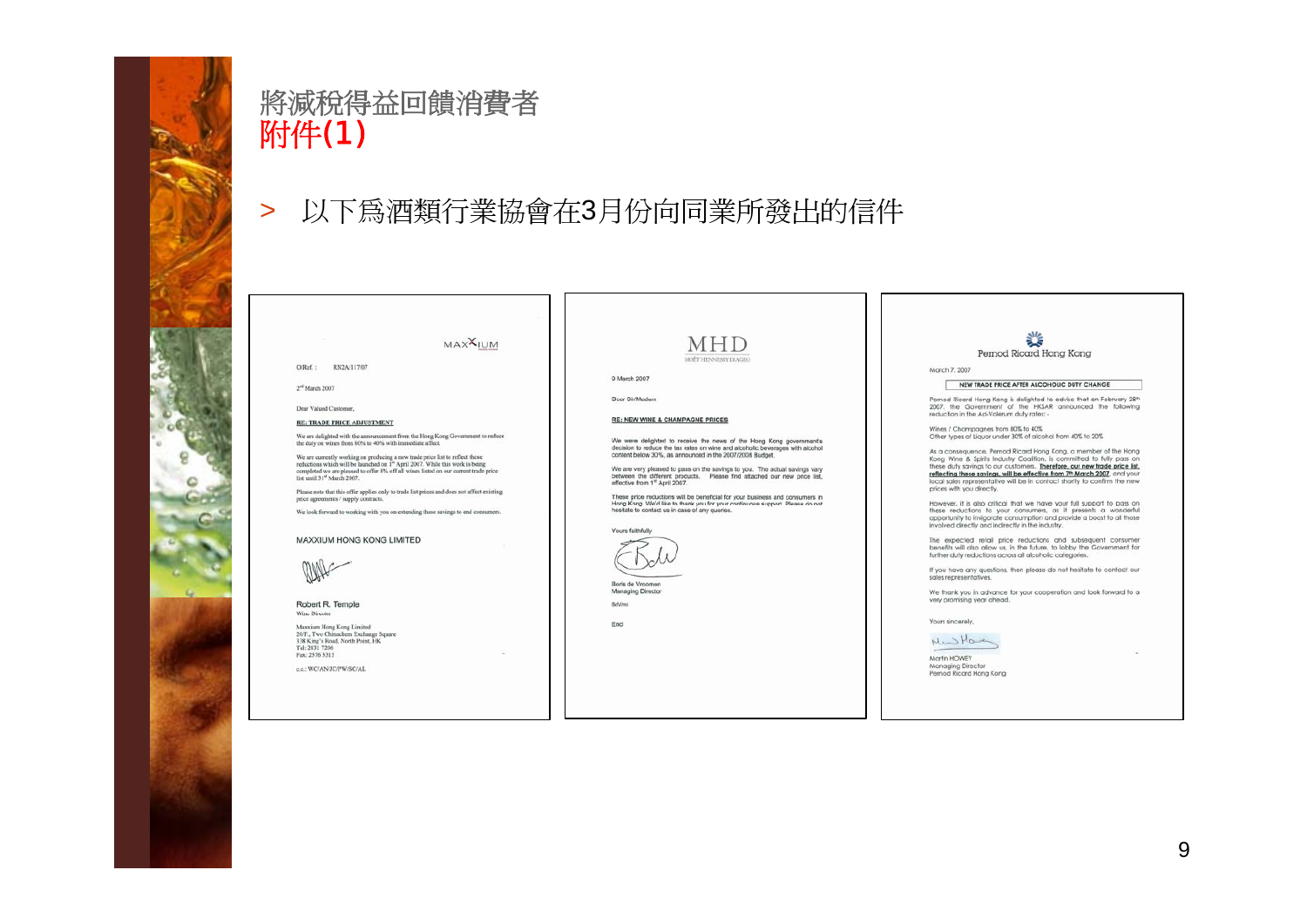

# 將減稅得益回饋消費者 附件(2)

- $\geq$  國際葡萄酒及烈酒市調顧問公司**(IWSR)**
	- > 為一所獨立的酒類行業資料的供應商
	- > 有關香港(2006-07年)的資料涵蓋90多個品牌

#### 重要資料:

- $\blacksquare$ 成立於1971年,為市場調査公司 System Three Communications的附屬公司
- $\blacksquare$ 進行的研究跨越220個國家及地區
- $\blacksquare$ 集中於全球酒品市場
- 資料庫有超過12,000個品牌的資料
- $\blacksquare$ 以英國為基地,總部設於倫敦
- $\blacksquare$  如欲獲得更多資料,請瀏覽以下網址:
	- $\blacksquare$ http://www.iwsr.co.uk/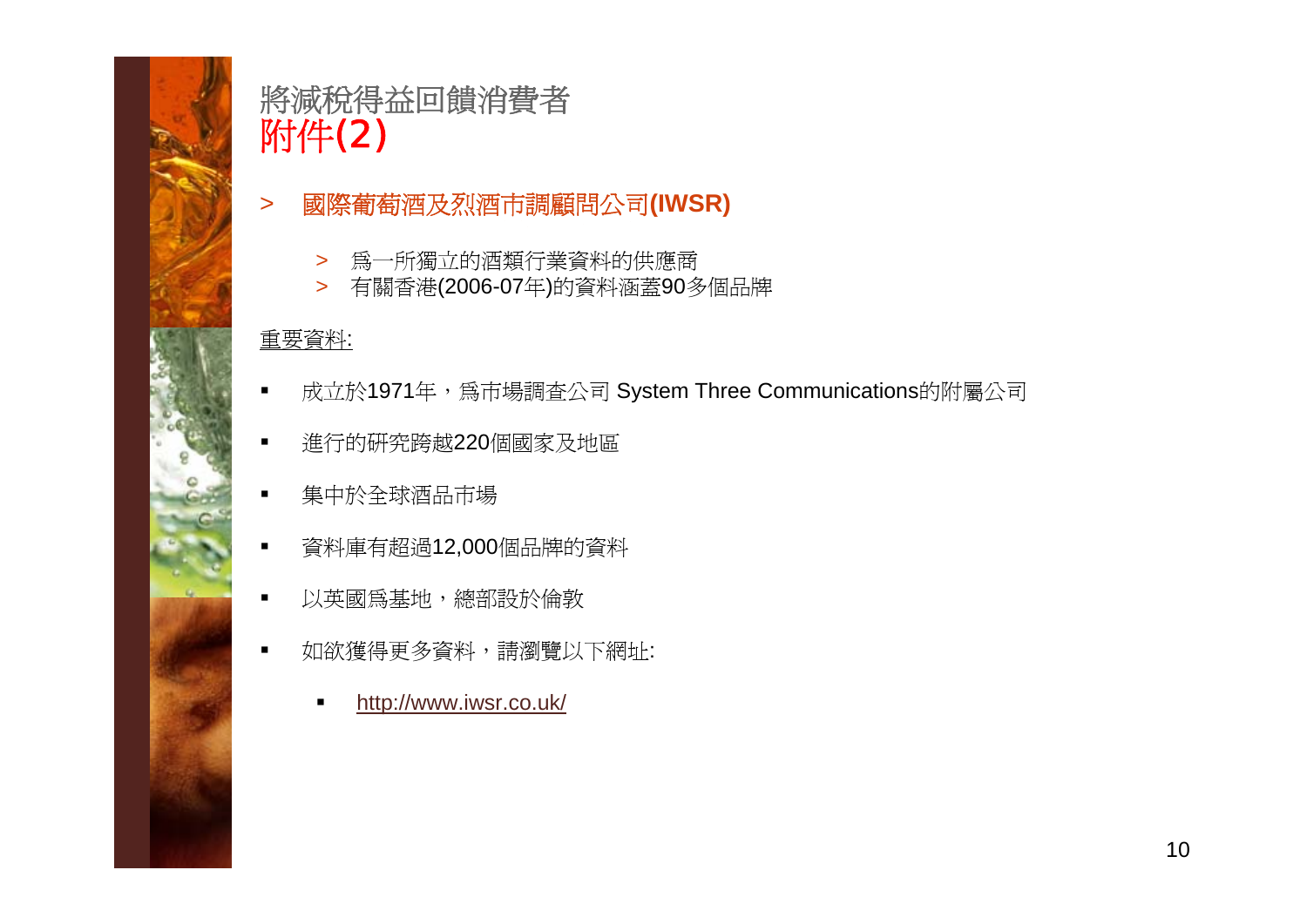

# 將減稅得益回饋消費者<br><mark>附件(2)</mark>

**"IWSR** 

254-258 Goswall Road, London EC1V 7EB T-44 20 7089 6841 F-44 20 7689 6027 Einin@iascopus\_Wieww.wsten.uk

 $\sim$   $\sim$ 

Monday, 21 May 2007

 $\mathbf{r}$ 

 $\sim$ 

Borls de Vroomen, Co-Chairman Hong Kong Wine & Spirits Industry Coalition<br>9/F, Cambridge House Taikoo Place 979 King's Road Hong Kong

Further to your request we share the Hong Kong wine retail price survey which we have just completed. We send this ahead of the full annual 2006 Hong Kong market report which you will be available in due course.

Yours Sincerely,

 $\mathbb{R}^2$ 

Harmm.

Helena Quinn (Office Manager)

A immga wan tu Spiran. Tana tammin sa inina (1981) lat.<br>Dagbina un kut Jing ana 1886 (01. Dagbinan Chica: Raw Hunt S Co., Ago. House, Agor. Maya: Fulkam Brochway London SWIG 18.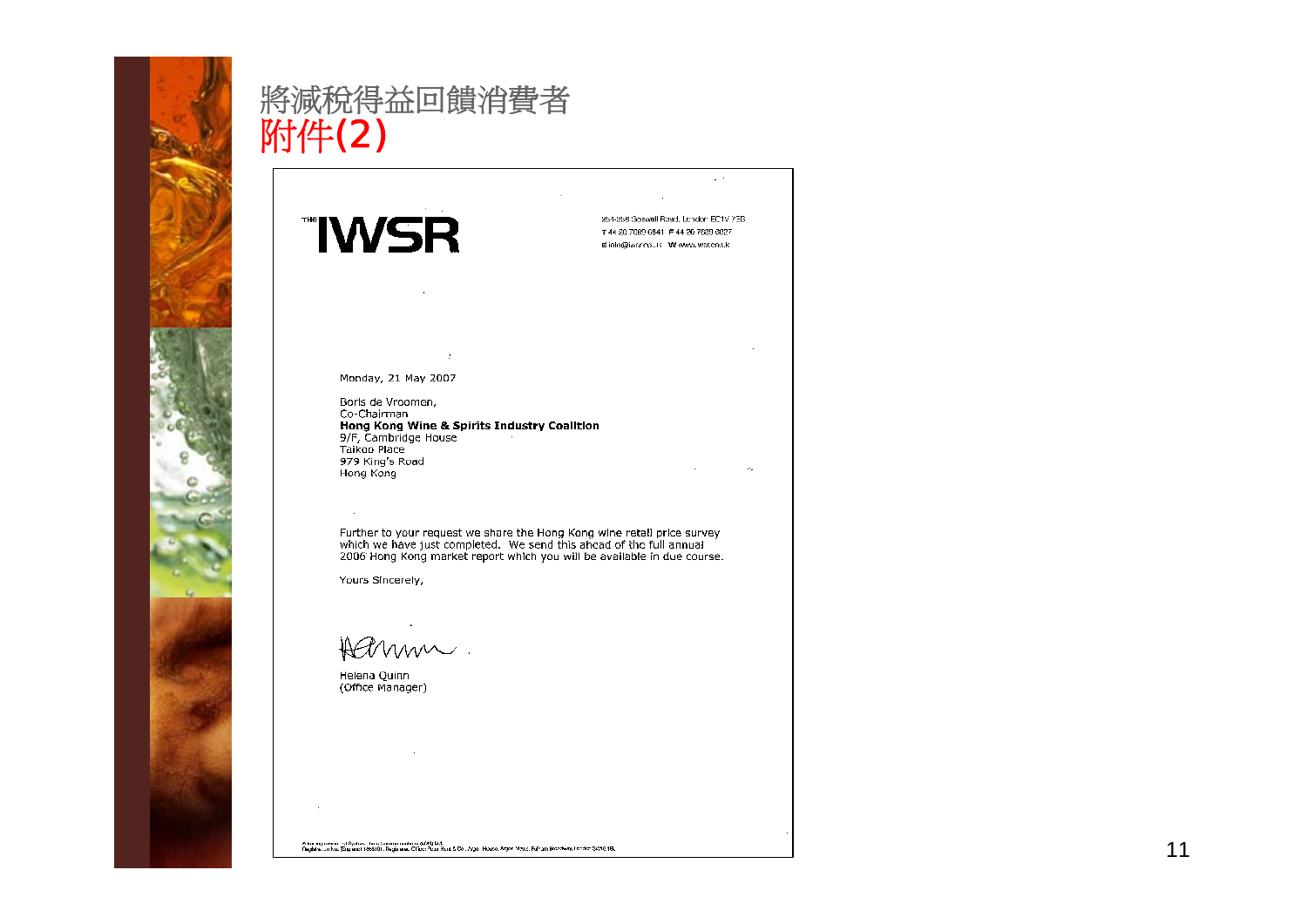

| <b>Brand</b>                              | <b>Bottle size</b> |       | Price-HKD (2006) Price-HKD (2007) Variance (HKD) |        | Variance (%) |
|-------------------------------------------|--------------------|-------|--------------------------------------------------|--------|--------------|
| French                                    |                    |       |                                                  |        |              |
| Fleur de Luze                             | 75cl               | 79.0  | 69.0                                             | (10.0) | $-12.7%$     |
| <b>Fortant Varietals</b>                  | 75cl               | 75.0  | 72.0                                             | (3.0)  | $-4.0%$      |
| <b>French Cellars</b>                     | 75cl               | 69.0  | 65.0                                             | (4.0)  | $-5.8%$      |
| Louis Bernard Rhone                       | 75cl               | 129.0 | 109.0                                            | (20.0) | $-15.5%$     |
| Mouton Cadet Rouge                        | 75cl               | 139.0 | 119.0                                            | (20.0) | $-14.4%$     |
| Pigalle                                   | 75cl               | 43.0  | 39.0                                             | (4.0)  | $-9.3%$      |
| Own Lable V de T Blanc                    | 75cl               | 50.0  | 45.0                                             | (5.0)  | $-10.0%$     |
| <b>Italian</b>                            |                    |       |                                                  |        |              |
| Frescobaldi Chianti                       | 75cl               | 109.0 | 112.0                                            | 3.0    | 2.8%         |
| Ruffino Chianti                           | 75cl               | 158.0 | 129.0                                            | (29.0) | $-18.4%$     |
| Carrizal                                  | 75cl               | 99.0  | 69.0                                             | (30.0) | $-30.3%$     |
| Nueve dos                                 | 75cl               | 32.0  | 28.0                                             | (4.0)  | $-12.5%$     |
| Torres Sangre de Toro                     | 75cl               | 79.0  | 69.0                                             | (10.0) | $-12.7%$     |
| <b>Portuguese</b>                         |                    |       |                                                  |        |              |
| <b>Mateus Rose</b>                        | 75cl               | 83.0  | 65.0                                             | (18.0) | $-21.7%$     |
| Mateus Signature                          | 75cl               | 102.0 | 85.0                                             | (17.0) | $-16.7%$     |
| <b>United States (Caberbet Sauvignon)</b> |                    |       |                                                  |        |              |
| Canyon Road                               | 75cl               | 79.0  | 72.0                                             | (7.0)  | $-8.9%$      |
| E&J Gallo Sierra Valley                   | 75cl               | 69.0  | 57.8                                             | (11.2) | $-16.2%$     |
| Glen Ellen                                | 75cl               | 79.0  | 79.0                                             | 0.0    | $0.0\%$      |
| Robert Mondavi Woodbridge                 | 75cl               | 95.0  | 79.0                                             | (16.0) | $-16.8%$     |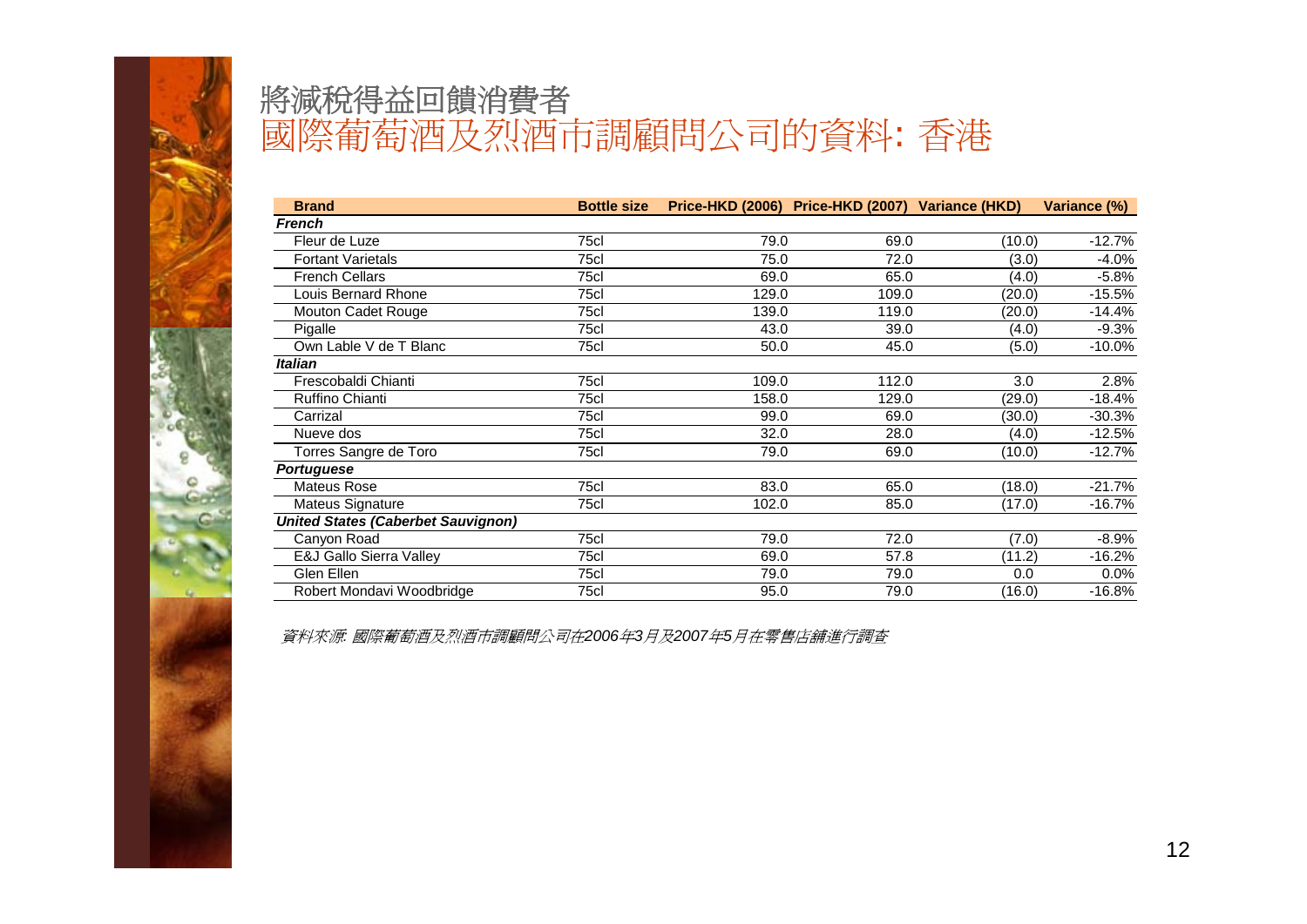

| <b>Brand</b>                            |      | Bottle size Price-HKD (2006) Price-HKD (2007) Variance (HKD) |       |        | Variance (%) |
|-----------------------------------------|------|--------------------------------------------------------------|-------|--------|--------------|
| <b>United States (Other)</b>            |      |                                                              |       |        |              |
| Carlo Rossi Californian Red             | 75cl | 42.0                                                         | 34.8  | (7.2)  | $-17.1%$     |
| Carlo Rossi Californian White           | 1.5L | 72.0                                                         | 59.9  | (12.1) | $-16.8%$     |
| Franzia                                 | 75cl | 35.0                                                         | 32.0  | (3.0)  | $-8.6%$      |
| Paul Masson Carafe                      | 1L   | 79.0                                                         | 39.5  | (39.5) | $-50.0%$     |
| Wild Vines                              | 75cl | 39.0                                                         | 35.0  | (4.0)  | $-10.3%$     |
| <b>Chilean</b>                          |      |                                                              |       |        |              |
| Augustinos                              | 75cl | 89.0                                                         | 59.0  | (30.0) | $-33.7%$     |
| Caliterra Cab. Sauv. / Chardonay        | 75cl | 72.0                                                         | 98.0  | 26.0   | 36.1%        |
| Concha y Toro Casillero de Diablo       | 75cl | 109.0                                                        | 79.0  | (30.0) | $-27.5%$     |
| Concha y Toro Frontera Cab. Sauv.       | 75cl | 72.0                                                         | 49.0  | (23.0) | $-31.9%$     |
| Concha y Toro Sunrise Cab. Sauv. Chard. | 75cl | 83.0                                                         | 69.0  | (14.0) | $-16.9%$     |
| Concha y Toro Trio                      | 75c  | 99.0                                                         | 79.0  | (20.0) | $-20.2%$     |
| Ladera Verde                            | 75cl | 35.0                                                         | 35.0  | 0.0    | 0.0%         |
| <b>Argentinian</b>                      |      |                                                              |       |        |              |
| Etchart Arnaldo B                       | 75cl | 169.0                                                        | 119.0 | (50.0) | $-29.6%$     |
| <b>Etchart Chardonnay</b>               | 75cl | 115.0                                                        | 89.0  | (26.0) | $-22.6%$     |
| <b>Australian (Chardonnay)</b>          |      |                                                              |       |        |              |
| <b>Brown Brothers</b>                   | 75cl | 159.0                                                        | 139.0 | (20.0) | $-12.6%$     |
| Eaglehawk                               | 75cl | 109.0                                                        | 65.0  | (44.0) | $-40.4%$     |
| Hardy's Nottage Hill                    | 75cl | 75.0                                                         | 57.9  | (17.1) | $-22.8%$     |
| Hardy's VR                              | 75cl | 69.0                                                         | 49.5  | (19.5) | $-28.3%$     |
| Jacob Creek Res.                        | 75cl | 165.0                                                        | 124.0 | (41.0) | $-24.8%$     |
| Jacob's Creek                           | 75cl | 95.0                                                         | 82.0  | (13.0) | $-13.7%$     |
| Lindemans Bin Range                     | 75cl | 99.0                                                         | 74.0  | (25.0) | $-25.3%$     |
| Lindemands Cawarra                      | 75cl | 85.0                                                         | 50.0  | (35.0) | $-41.2%$     |
| Penfolds K. Hill                        | 75cl | 165.0                                                        | 99.0  | (66.0) | $-40.0%$     |
| Penfolds Rawsons R.                     | 75cl | 79.0                                                         | 75.0  | (4.0)  | $-5.1%$      |
| <b>Wolf Blass Yellow</b>                | 75cl | 99.0                                                         | 85.0  | (14.0) | $-14.1%$     |
| Yellowtail                              | 75cl | 109.0                                                        | 80.0  | (29.0) | $-26.6%$     |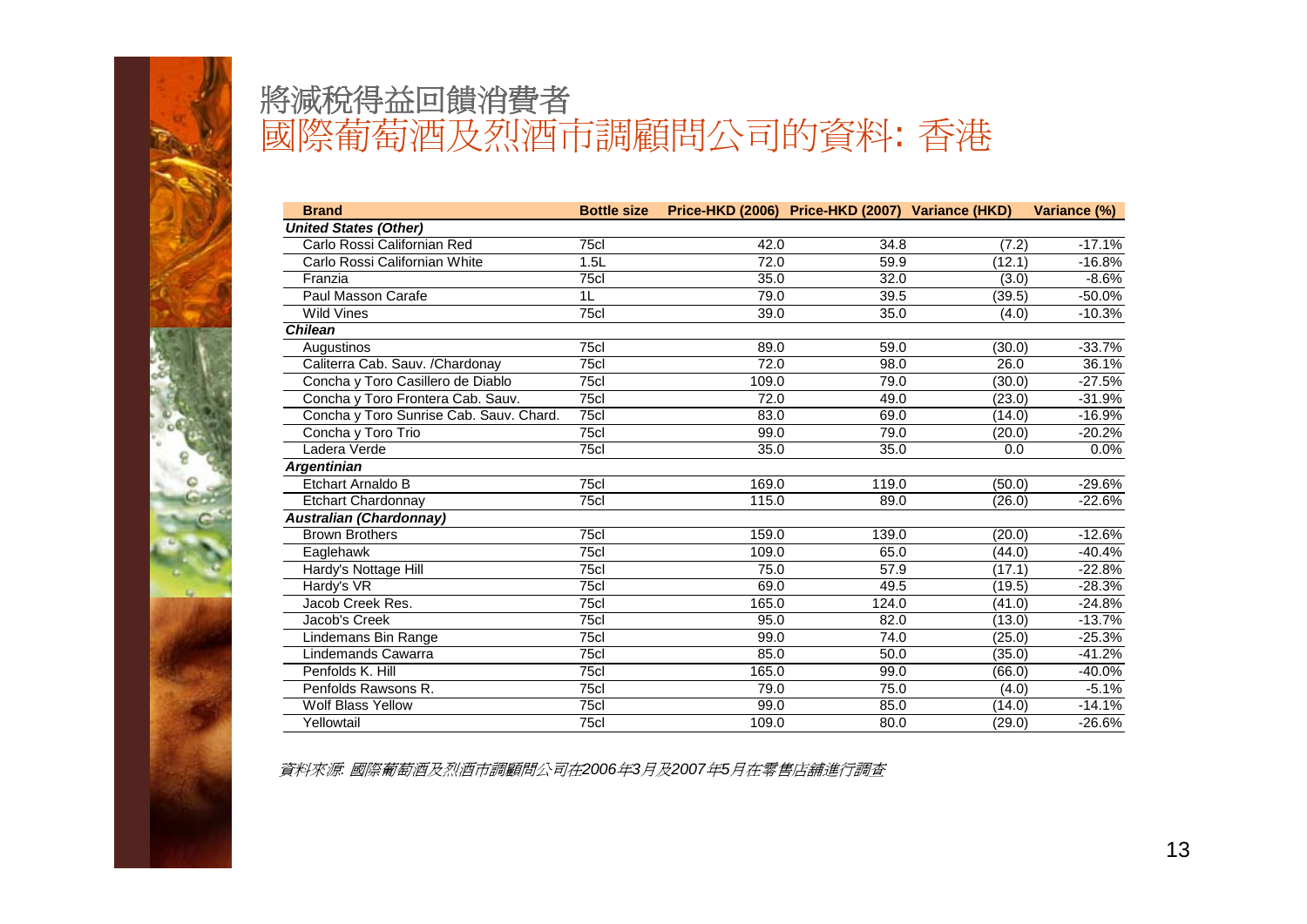

| <b>Brand</b>                           | <b>Bottle size</b> |         | Price-HKD (2006) Price-HKD (2007) Variance (HKD) |          | Variance (%) |
|----------------------------------------|--------------------|---------|--------------------------------------------------|----------|--------------|
| <b>Australian (Cabernet Sauvignon)</b> |                    |         |                                                  |          |              |
| <b>Flinders Choice</b>                 | 75c                | 99.0    | 65.0                                             | (34.0)   | $-34.3%$     |
| Hardy's Nottage Hill                   | 75cl               | 75.0    | 65.0                                             | (10.0)   | $-13.3%$     |
| Hardy's VR                             | 75cl               | 55.0    | 49.0                                             | (6.0)    | $-10.9%$     |
| Houghton                               | 75cl               | 99.0    | 109.0                                            | 10.0     | 10.1%        |
| Jacob's Creek                          | 75cl               | 95.0    | 82.0                                             | (13.0)   | $-13.7%$     |
| Lindemans Bin Range                    | 75cl               | 85.0    | 74.0                                             | (11.0)   | $-12.9%$     |
| Penfolds Rawsons Retreat               | 75cl               | 79.0    | 75.0                                             | (4.0)    | $-5.1%$      |
| Rosemount                              | 75cl               | 119.0   | 119.0                                            | 0.0      | 0.0%         |
| Wolf Blass Red                         | 75cl               | 99.0    | 79.0                                             | (20.0)   | $-20.2%$     |
| Wyndham Est.                           | 75cl               | 115.0   | 108.0                                            | (7.0)    | $-6.1%$      |
| Yellowtail                             | 75cl               | 109.0   | 80.0                                             | (29.0)   | $-26.6%$     |
| <b>Australian (Wine Casks)</b>         |                    |         |                                                  |          |              |
| Frantzia                               | 3L                 | 89.0    | 89.0                                             | 0.0      | 0.0%         |
| Stanley                                | 4L                 | 129.0   | 135.0                                            | 6.0      | 4.7%         |
| Stanley                                | 2L                 | 99.0    | 89.0                                             | (10.0)   | $-10.1%$     |
| <b>New Zealand</b>                     |                    |         |                                                  |          |              |
| Nobilo Varietals                       | 75c                | 99.0    | 79.0                                             | (20.0)   | $-20.2%$     |
| <b>South African</b>                   |                    |         |                                                  |          |              |
| Cape Soleil Merlot                     | 75cl               | 69.0    | 49.0                                             | (20.0)   | $-29.0%$     |
| KWV Cape Vin Rouge                     | 75cl               | 59.0    | 49.0                                             | (10.0)   | $-16.9%$     |
| KWV Pinotage/Chardonnay                | 75c                | 79.0    | 65.0                                             | (14.0)   | $-17.7%$     |
| <b>Chinese</b>                         |                    |         |                                                  |          |              |
| Dynasty                                | 75cl               | 79.0    | 69.0                                             | (10.0)   | $-12.7%$     |
| <b>Great Wall Cabernet</b>             | 75cl               | 115.0   | 79.0                                             | (36.0)   | $-31.3%$     |
| <b>Champagne (Super Premium)</b>       |                    |         |                                                  |          |              |
| <b>Belle Epoque</b>                    | 75cl               | 1999.0  | 1108.0                                           | (891.0)  | $-44.6%$     |
| Dom Perignon Vintage                   | 75cl               | 11500.0 | 9200.0                                           | (2300.0) | $-20.0%$     |
| Roederer Vintage                       | 75cl               | 1018.0  | 1018.0                                           | 0.0      | 0.0%         |
| Veuve Clicquot Grande Dame             | 75cl               | 1488.0  | 1288.0                                           | (200.0)  | $-13.4%$     |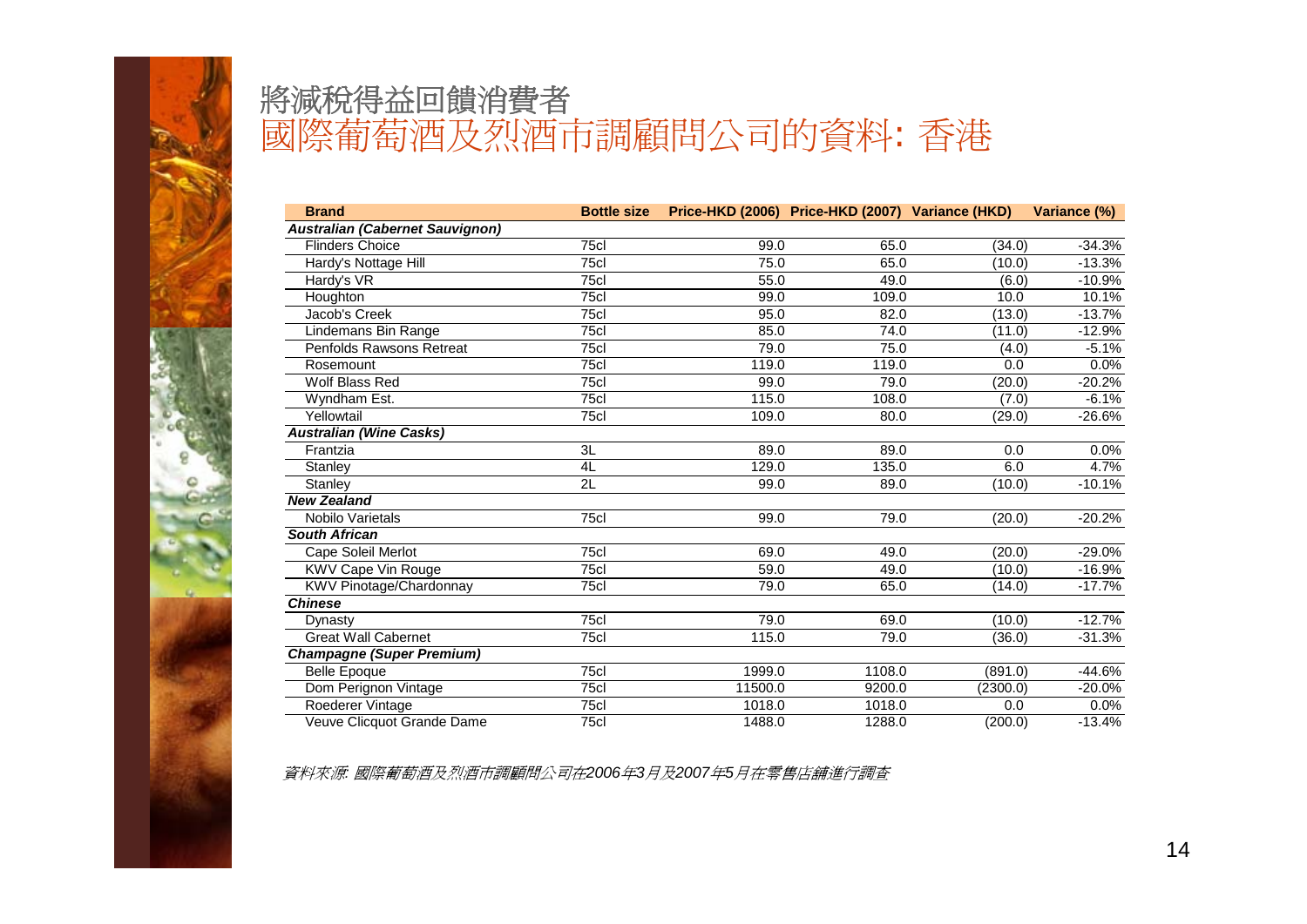

| <b>Brand</b>                              | <b>Bottle size</b> |        | Price-HKD (2006) Price-HKD (2007) Variance (HKD) |         | Variance (%) |
|-------------------------------------------|--------------------|--------|--------------------------------------------------|---------|--------------|
| <b>Champagne (Premium)</b>                |                    |        |                                                  |         |              |
| Billecart-Salmon                          | 75c                | 469.0  | 469.0                                            | 0.0     | 0.0%         |
| <b>Bollinger</b>                          | 75cl               | 569.0  | 525.0                                            | (44.0)  | $-7.7%$      |
| Lanson                                    | 75cl               | 388.0  | 389.0                                            | 1.0     | 0.3%         |
| <b>Laurent Perrier</b>                    | 75c                | 485.0  | 470.0                                            | (15.0)  | $-3.1%$      |
| Laurent Perrier Vintage                   | 75cl               | 545.0  | 500.0                                            | (45.0)  | $-8.3%$      |
| Moet et Chandon                           | 75c                | 365.0  | 335.0                                            | (30.0)  | $-8.2%$      |
| Mumm                                      | 75c                | 438.0  | 378.0                                            | (60.0)  | $-13.7%$     |
| Nicolas Feuillate                         | 75c                | 389.0  | 389.0                                            | 0.0     | 0.0%         |
| Perrier Jouet                             | 75cl               | 650.0  | 449.0                                            | (201.0) | $-30.9%$     |
| Piper Heidsieck                           | 75cl               | 339.0  | 318.0                                            | (21.0)  | $-6.2%$      |
| Veuve Clicquot                            | 75cl               | 385.0  | 375.0                                            | (10.0)  | $-2.6%$      |
| <b>Champagne (Rose STD)</b>               |                    |        |                                                  |         |              |
| Moet et Chandon                           | 75cl               | 518.0  | 448.0                                            | (70.0)  | $-13.5%$     |
| Piper Heidsieck                           | 75cl               | 525.0  | 550.0                                            | 25.0    | 4.8%         |
| Veuve Clicquot                            | 75c                | 578.0  | 488.0                                            | (90.0)  | $-15.6%$     |
| <b>Champagne (Rose Super Premium)</b>     |                    |        |                                                  |         |              |
| Dom Perignon                              | 75cl               | 2600.0 | 3252.0                                           | 652.0   | 25.1%        |
| <b>Other Sparkling Wines (French)</b>     |                    |        |                                                  |         |              |
| <b>French Cellars</b>                     | 75cl               | 99.0   | 69.0                                             | (30.0)  | $-30.3%$     |
| <b>Other Sparkling Wines (Spanish)</b>    |                    |        |                                                  |         |              |
| Cristalino                                | 75cl               | 75.0   | 59.0                                             | (16.0)  | $-21.3%$     |
| <b>Other Sparkling Wines (German)</b>     |                    |        |                                                  |         |              |
| <b>Henkell Trocken</b>                    | 75cl               | 129.0  | 119.0                                            | (10.0)  | $-7.8%$      |
| <b>Other Sparkling Wines (Australian)</b> |                    |        |                                                  |         |              |
| <b>Green Point Brut</b>                   | 75cl               | 259.0  | 265.0                                            | 6.0     | 2.3%         |
| Jacob's Creek                             | 75cl               | 125.0  | 92.0                                             | (33.0)  | $-26.4%$     |
| Sir James                                 | 75cl               | 125.0  | 109.0                                            | (16.0)  | $-12.8%$     |